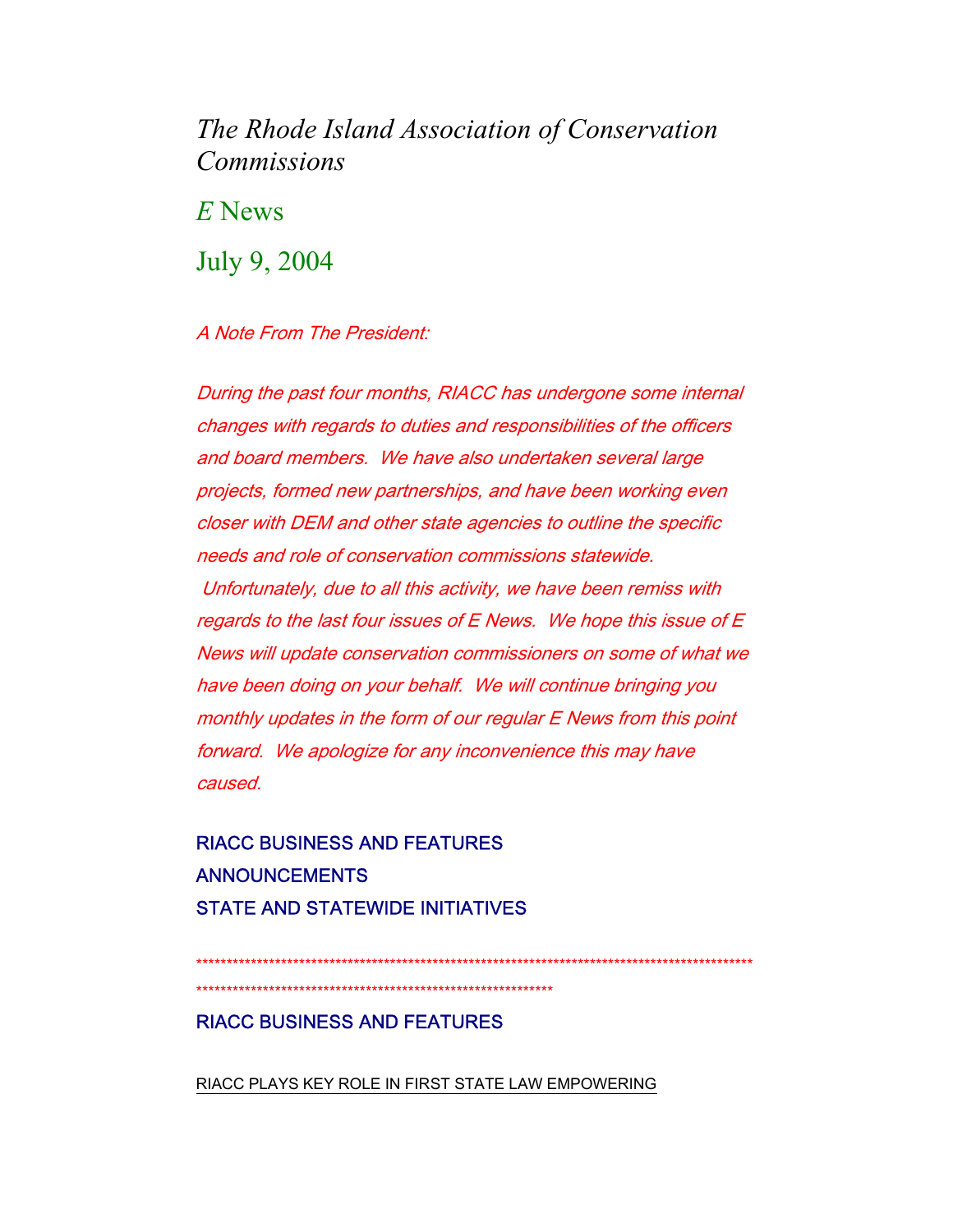#### CONSERVATION COMMISSIONS.

Thanks to the hard work of Rep. Eileen Naughton, conservation commissions within the State of Rhode Island have taken on a whole new role. She asked the RIACC Board of Directors about what we thought could be done to help "give teeth" to Conservation Commissions. As a result, Bill number H-8198-04 passed both Houses of the General Assembly on the last day of the 2004 General Assembly Session. This new law changes the language of existing statute 45-51 to allow the mayor/town manager of each municipality to designate the conservation commission as the environmental advocate. The role of the environmental advocate is to:

(1) Receive complaints from residents or businesses within the municipality regarding safety of drinking water, water quality, or clean air, or other pollutants affecting the environment.

(2) Investigate any complaints requested by a state regulatory agency.

(3) Prepare a report with an appraisal of the validity of the clean air or water problem, the responsible parties, the remedial action required, and identification of the state agency with jurisdiction over the problem, and submit the report to the city council and office of mayor or town administrator.

(4) Serve as liaison for the city or town with all agencies charged under state law with enforcement of all laws and regulations pertaining to air and water quality as stated in subdivision (3)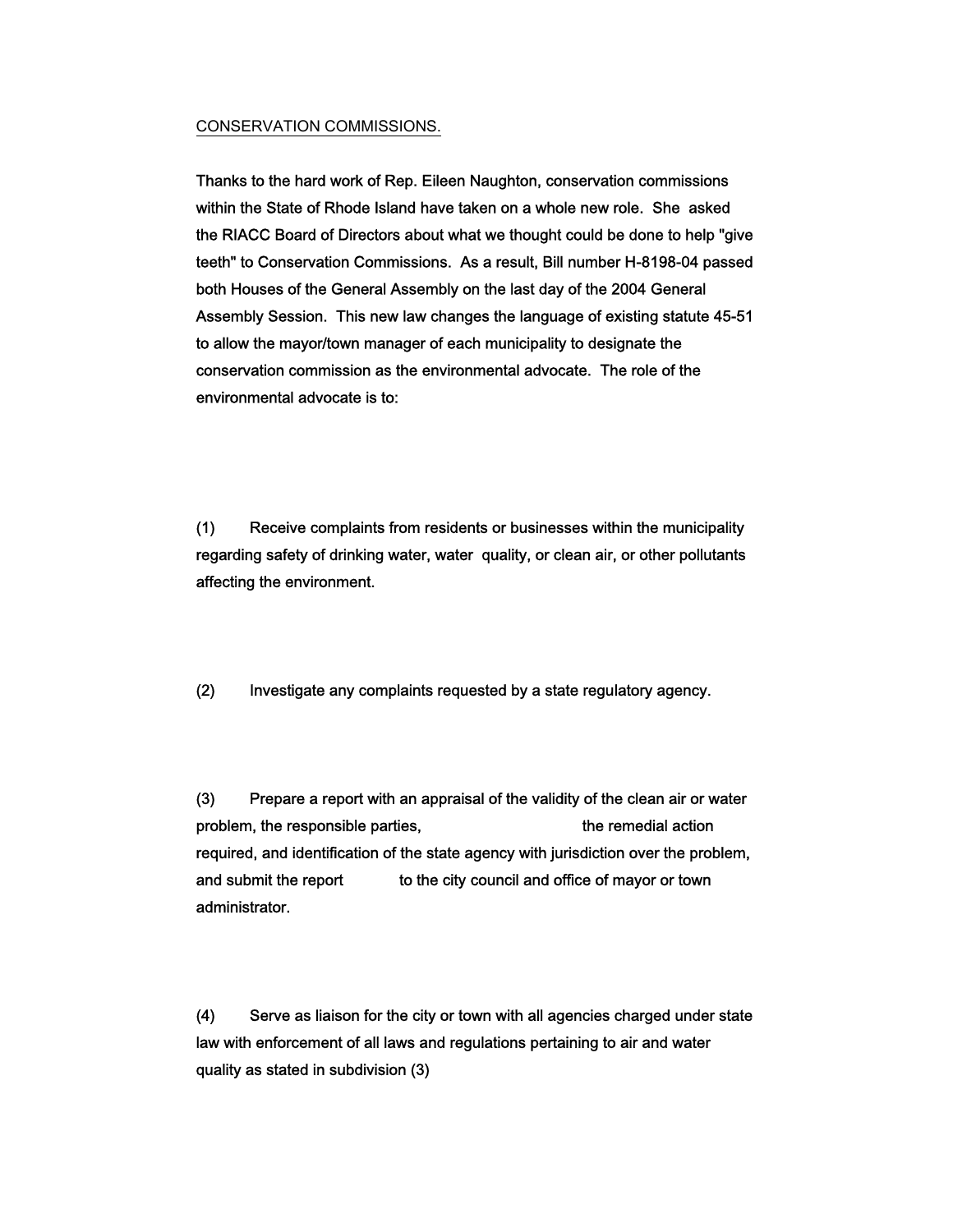**(5) Serve as advocate for the municipality and its residents before the agency under whose jurisdiction the problem falls; with the objective of securing remedial action.** 

(6) Assist the office of solicitor in taking legal action to secure court orders requiring the responsible state agency to take remedial action when the action has been unduly delayed or neglected by the agency.

(7) Conduct public information activities to inform the community of the availability of the services of the commission.

We realize that these duties are not what have been typically performed by conservation commissions in the past. However, this new law does open up new possibilities for conservation commissions. It gives commissions legal standing and authority within the municipality to make decisions affecting our environment. It also, and more importantly, gives conservation commissions the recognition and status they deserve. We believe that this law is only the beginning when it comes to empowering conservation commissions with the authority they need to effectively perform their appointed duties.

Members of the RIACC Board of Directors will be meeting with Acting DEM Director Fred Vincent on July 13th to discuss this law. We will be working with DEM to develop a program to train commissioners for this new role and will distribute information accordingly. We will also be drafting a model ordinance for commissions to present to their municipal councils to complete this process.

We look forward to working with state agencies and municipal conservation commissions to develop this new law into a workable role for conservation commissioners. We will be sending each commission chair a copy of the law, and will continuously update you as new information arises.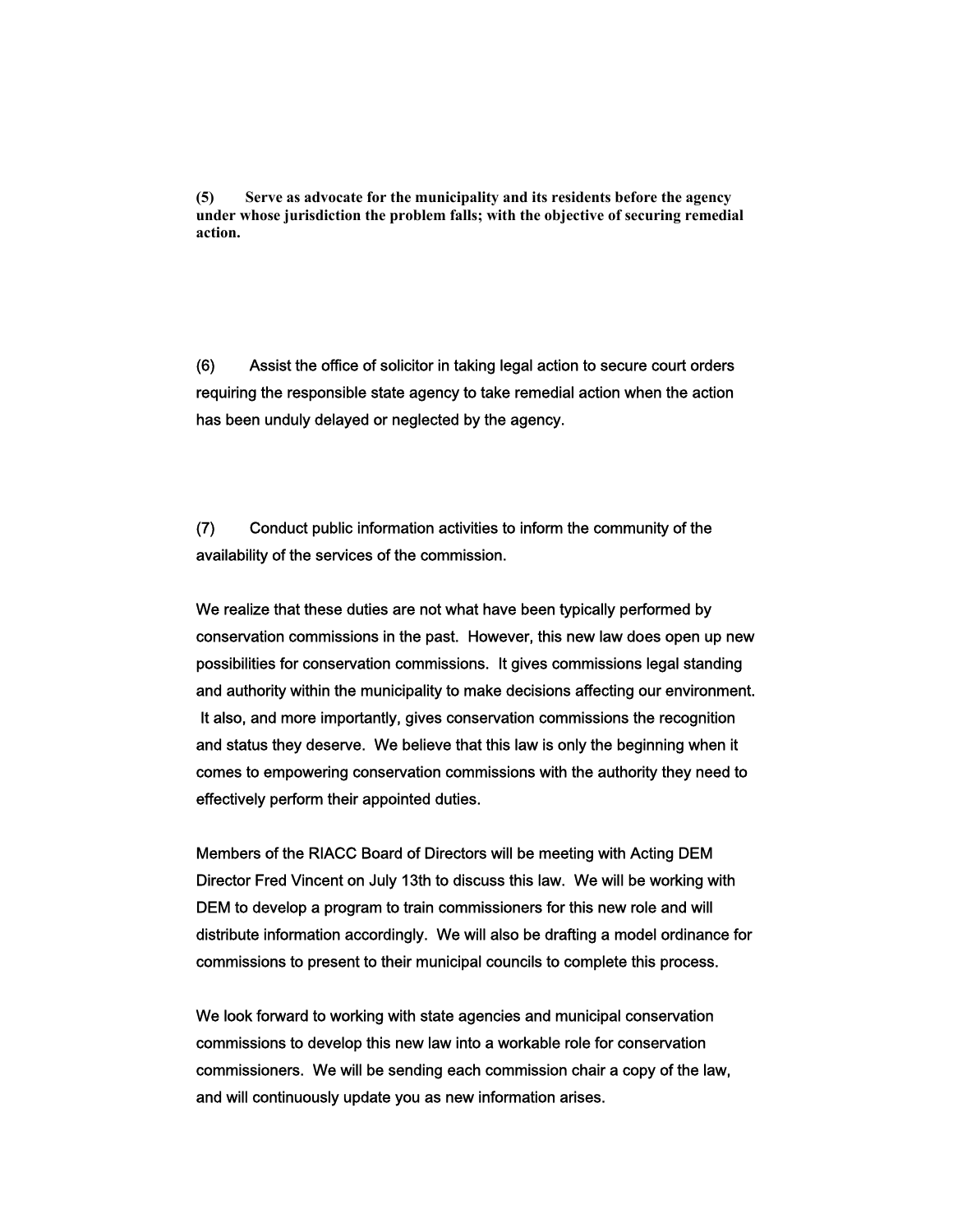# RIACC ANNUAL ENVIRONMENTAL CONFERENCE.

On June 5th, RIACC held its third annual Environmental Conference. The conference featured nine informative sessions, a RIACC business meeting, and Dr. John Peterson Myers as our keynote speaker. Dr. Myers presented the latest scientific findings linking human health and exposure to environmental toxins. During the business portion of the conference, 19 by-law sections were amended: 16 of which (as well as the Mission Statement) were language corrections and changes required by the IRS for 501 (c) (3) status. Copies of the amended bylaws will be sent to all commission chairs. Additionally, Michael Ahnrud and Sue Cabeceiras were re-elected to the Board of Directors for a full three year term each. Commissioners were updated as to the latest activities of RIACC and what we are working on for next year.

# OFFICER ELECTIONS AND A SAD GOODBYE.

**At the regular June RIACC Board of Directors meeting, in accordance with the RIACC by-laws, elections for the offices of Treasurer, Secretary, Vice President, and President were held. RIACC Treasurer Lynn Ruggeri announced that she is stepping down from the Board of Directors for personal reasons. Lynn was one of the original RIACC Board members and our first treasurer. Lynn was an energetic and enthusiastic member of the Board, who not only chaired this year's annual conference committee, but was instrumental in so many of the initiatives which RIACC has worked on since its inception. Lynn is moving on to other things although she will continue to serve as the RIACC delegate from the Richmond Conservation Commission. Lynn will be sorely missed by all of us.**

**RIACC Officers for 2004 - 2005 are:**

**Geoff DiCenso, President; Michael Alexander, Vice President; Lori Bellavance, Secretary; and Michael Ahnrud, Treasurer. Bill Bivona, RIACC's first vice president, remains on the Board of Directors. The Board thanks him for his work as vice president during the last two years, and continues to benefit from his input and experience.** 

### RIACC PARTNERS WITH THE RHODE ISLAND ASSOCIATION OF WETLAND **SCIENTISTS**

Dorian Boardman, president of The RI Association of Wetland Scientists (RIAWS) attended the May meeting of the RIACC Board of Directors to discuss ways our two organizations can partner to develop effective programs for municipal conservation. RIAWS will be working with RIACC during our upcoming RIACC Conservation Commissioner Training Program as well as working with us to review the Rhode Island Wetlands Act to define the role of the local conservation commissioner. RIACC welcomes RIAWS as its newest partner and looks forward to working with them in the future.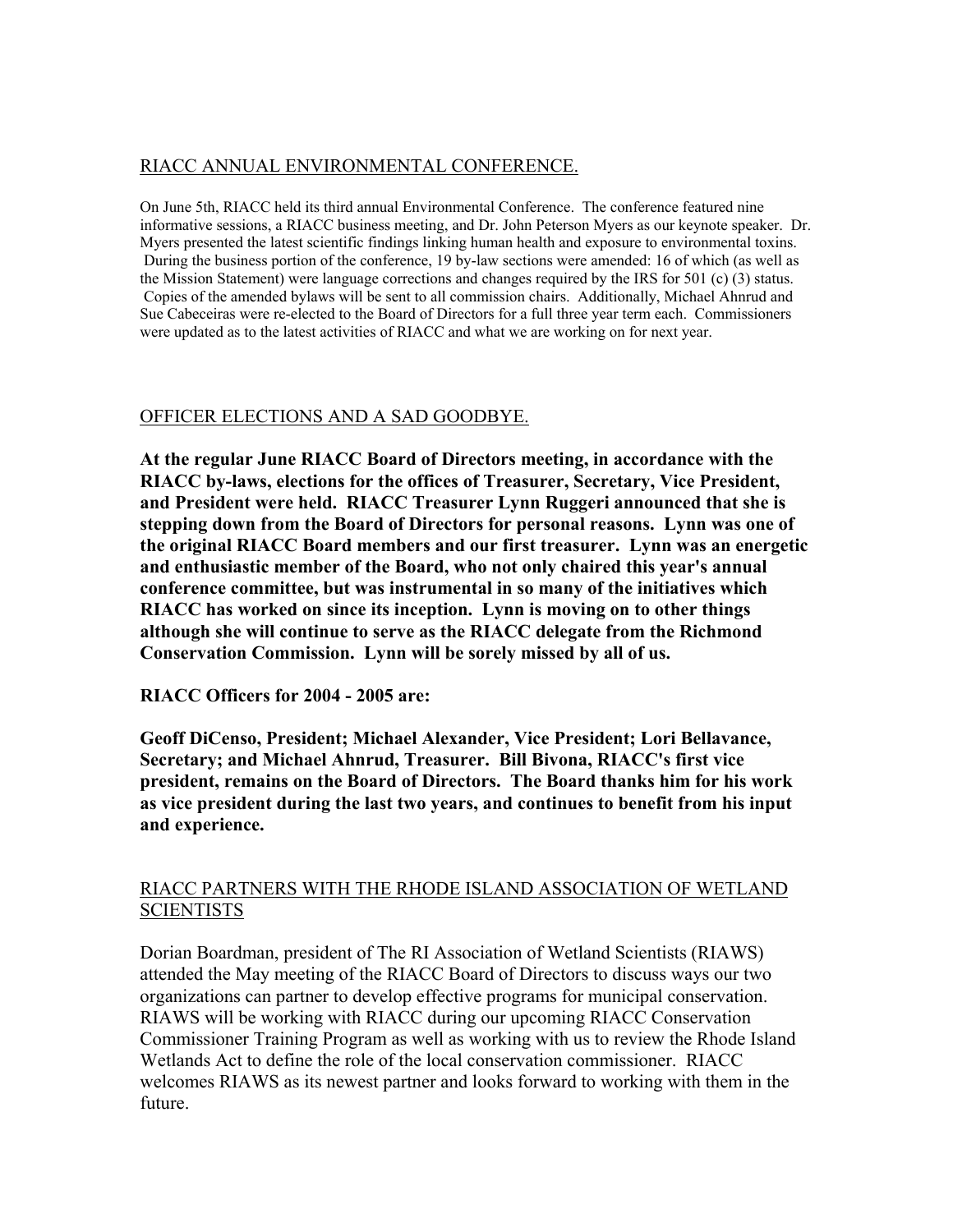### RIACC RECEIVES \$70,000.00 GRANT FROM US EPA

RIACC and the RI Rivers Council teamed up to write a grant proposal to EPA to train conservation commissions and watershed councils to conduct inspections during and after construction projects in accordance with Phase II Stormwater regulations. The grant, in the amount of \$70,000.00 was awarded earlier last month. Geoff DiCenso (RIACC) and Meg Kerr (Rivers Council) will be working closely with EPA to develop this program. The grant calls for hiring a consultant to develop a pilot training program for three commissions and watershed councils to perform these inspections. If successful, our two organizations will apply for a second grant to continue the training statewide. This new role will be another form of positive recognition for conservation commissions as well as a new position of municipal regulatory authority.

### RIACC COMMISSIONER HANDBOOK AVAILABLE

Electronic copies of *The Rhode Island Conservation Commissioner Handbook, A Guide To The Principles and Practices of Municipal Conservation* are available free to all Rhode Island conservation commissioners by emailing RIACC at riacc@surfglobal.net <mailto:riacc@surfglobal.net> .

#### **MEETINGS**

RIACC board of directors meets every last Wednesday of each month at 7:00 PM at the Pilgrim Senior Center in Warwick. All are encouraged to attend. As always your input, ideas, and involvement are welcome. All meeting minutes are available to all conservation commissions upon request. To receive a copies of meeting minutes, call 965-7058 or email your request to riacc@surfglobal.net  $\leq$ mailto:riacc@surfglobal.net >.

\*\*\*\*\*\*\*\*\*\*\*\*\*\*\*\*\*\*\*\*\*\*\*\*\*\*\*\*\*\*\*\*\*\*\*\*\*\*\*\*\*\*\*\*\*\*\*\*\*\*\*\*\*\*\*\*\*\*\*\*\*\*\*\*\*\*\*\*\*\*\*\*\*\*\*\*\*\*\*\*\*\*\*\*\*\*

#### **ANNOUNCEMENTS**

#### NEW RULES FROM THE SECRETARY OF STATE

Beginning this July, ALL municipal Boards and Commissions will be responsible for posting their own agendas on the Secretary of State's website. Here's how it works: Each municipality will have a separate **filing coordinator** (typically in the Clerk's office). One person from the conservation commission will be deemed the **filer**. The municipal **filing coordinator** will provide the **filer** with a user name and temporary password. The **filer** will log onto the website to choose a permanent password. The **filer** then has the responsibility of ensuring that monthly commission agendas are sent to the Secretary of State's office via the website. RIACC encourages all commissions to contact their Clerk's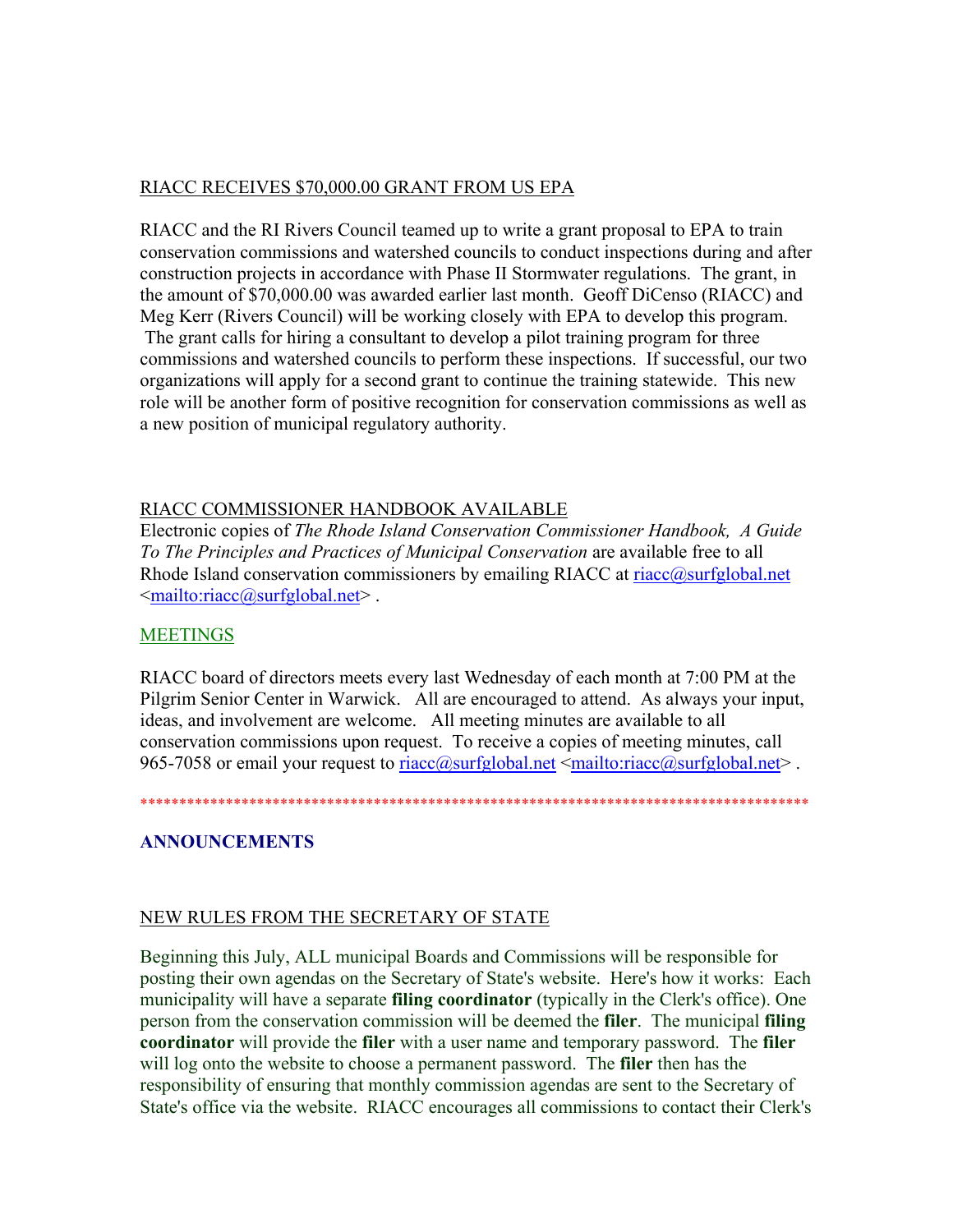office to identify their **filing coordinator** and to then work with that person to develop this program. For more information, visit www.state.ri.us <http://www.state.ri.us>, then click on civics and public information – open government – rules and regulations - tools for filing coordinator, or call the Secretary of State's office at 222-3983. **It is the responsibility of each individual commission to ensure that this new rule is followed.**

#### \*\*\*\*\*\*\*\*\*\*\*\*\*\*\*\*\*\*\*\*\*\*\*\*\*\*\*\*\*\*\*\*\*\*\*\*\*\*\*\*\*\*\*\*\*\*\*\*\*\*\*\*\*\*\*\*\*\*\*\*\*\*\*\*\*\*\*\*\*\*\*\*\*\*\*\*\*\*\*\*\*\*\*\*\*\*

## **STATE AND STATEWIDE INITIATIVES**

#### OPEN SPACE BOND PASSES HOUSE

The Rhode Island's House of Representatives approved a \$70 million Open Space, Recreation, Bay and Watershed Bond referendum for the November 2, 2004 Ballot. With approval by Rhode Island voters, this Bond will provide significant funding for programs that conserve the best of Rhode Island.

The Bond referendum on the November Ballot, if approved by Rhode Island voters in November, provides funding as follows:

- \$25 million - RIDEM Open Space Protection Programs

(Note: This is an 11% increase over funding levels in the 2000 Bond)

(\$15 million for state land acquisition and farmland protection)

(\$10 million for Local Open Space Grants Program)

- \$18 million - Recreation Programs - for design, development, expansion

and renovation of new or existing public recreation facilities and parks.

(\$8 million for State Park facilities including \$3 for Fort Adams)

(\$4 million for Local Recreation Grants Program)

(\$2 million for Local Recreation Development Grants)